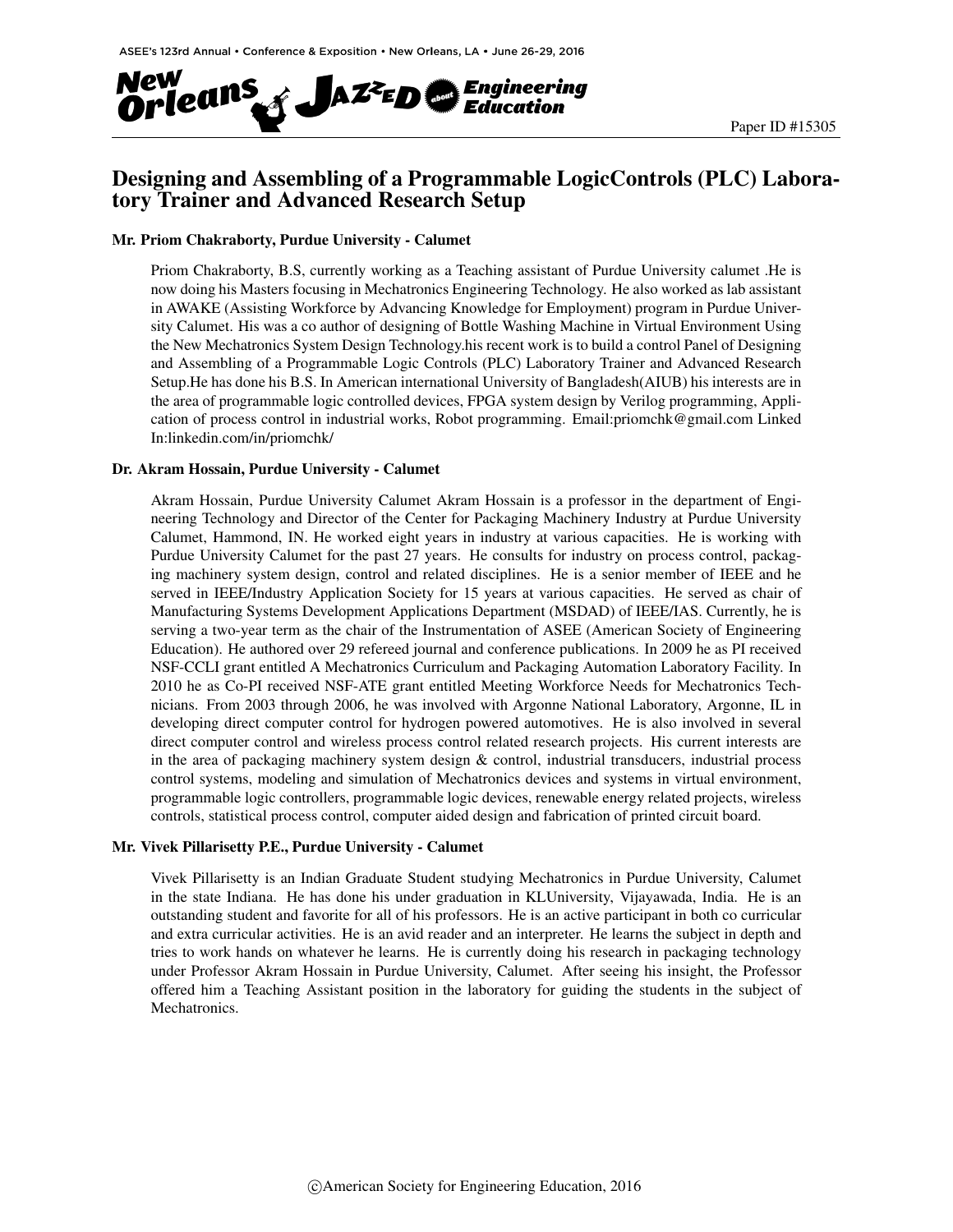# **Designing and Assembling of a Programmable Logic Controls (PLC) Laboratory Trainer and Advanced Research Setup**

# **Abstract:**

A Programmable Logic Controller (PLC) is an industrialized computer control system that constantly monitors the state of input devices and makes decisions based upon a custom program to control the state of output devices. Almost any production line, machine function, or process can be greatly enhanced using this type of control system. However, the biggest benefit in using a PLC is the ability to change and replicate the operation or process while collecting and communicating vital information. It is also a modular system. It can be mixed and matched the types of Input and Output devices to best suit of any laboratory application and industrial control application.

Training setup consists of an industrial grade PLC, Variable Frequency Drives, Servomotors coupled with drives, induction motors, Human Machine Interface (HMI), industrial networking capabilities, and many other ancillaries. The setup can be used for demonstrating the principles of programmable controllers and sequence control systems, advanced cam profile and advanced computation for controlling industrial processes. It is suitable for training both basic and advanced principles of PLC. Industrial grade PLC components are permanently mounted on the panel; it is also coupled, activated and controlled with numerous configurations such as with Variable Frequency Drive (VFD), servo drive, servo Motor, and induction motor, along with Human Machine Interface (HMI).This Laboratory Trainer and research setup system is fully integrated with PLC Motion Animation software that will help students observe and understand the control logic behind the operation of industrial PLCs. The software tool can be used as an offline and online animation tool with its collection of sample HMI applications. The trainer can be used alternately for operation and control of industrial manufacturing processes. The example ladder logic program in the trainer describes the methods of running servomotor and servo drive that are widely used in almost every industry where automation is required. Smart vision checking system which is used for sorting and many other purposes can also be interfaced with the setup. This setup has at least two VFD to control various functions of induction motor. Such as conveyor speed, acceleration, and many other motion related aspects of an induction motor.

The combination of software and hardware offers practical and effective trainer and research engine for industrial control and manufacturing. Also help students to know about smart vision checking system, servo drive, servomotor, induction motor, Variable Frequency Drive (VFD), HMI, industrial networking, and interfacing with real world packaging machines. In addition, one of the main advantages of this trainer setup panel is its modular capability. This trainer setup can be modified, coupled with any industry related control system that might need in the future for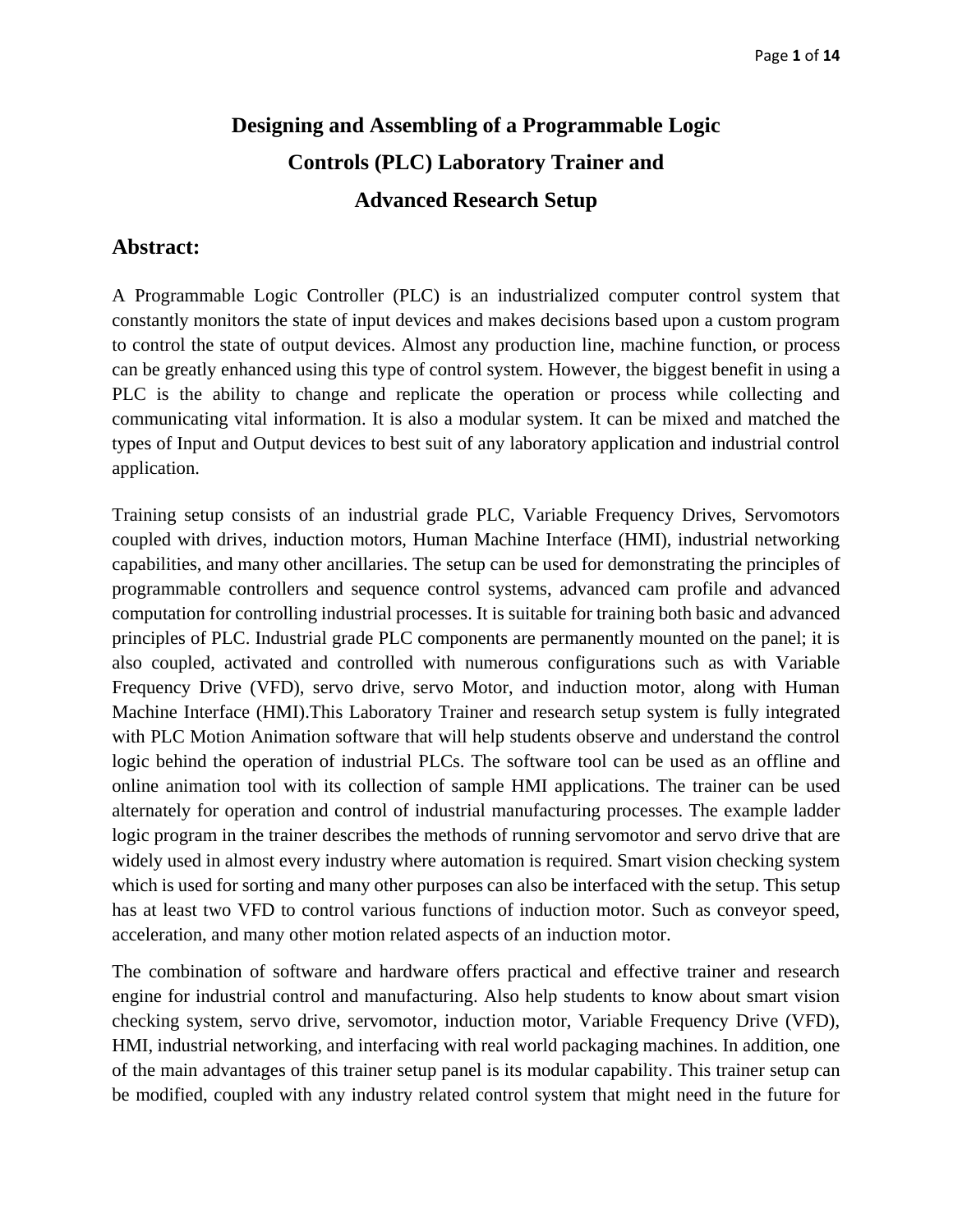training purpose. Above all, this laboratory training and control panel setup is performed in two stages. First, the machine design and electrical control for the entire operational process is conducted and then the study of effectiveness of re-configurable and portable Programmable logic controller system with proper statistical analysis.

#### **Introduction:**

Programmable Logic Controllers(PLC) are predominately laboratory based subjects as they require "hands on" electrical wiring, interface to industrial electrical components, to Human Machine Interfaces (HMI) and may be networked with conveyor system, vision checking system, Servo motor etc. (Rohner, P. (1996). PLC*)*. As PLC courses evolve to incorporate the IEC 6-1131 defined programming languages with the resultant extra software theory learning requirement and an increasing demand for in-company courses, a requirement arises for a PLC system which is portable, reconfigurable and can be accommodated in a training or class room with the small control system included conveyor, servo motor, Cognex Vision Checking etc.

This research started with performing the studies about each and every method how a small control system can be controlled by Programmable Logic controller in automation world. For an instant as the PLC is part of an automated system there are several modules that are included to this terminal. Those modules are software engineering, electrical design, and in some cases, mechanical design. Software engineering includes applying a Software Development Life Cycle (SLDC) approach to the system being designed and the ability to write the control program to control a real time control system. Electrical design encompasses electrical panel design (and construction) to the relevant standard. The PLC apart from being run as a "stand alone" is now an integral part of a system ranging from agricultural engineering to mechatronics and industrial automation. PLC application, as for all control engineering, it must deliver "a balance of practical skills and theoretical knowledge" and as such are laboratory based. Increasingly, in response to demands from industry PLC courses are being run in-house, in training rooms, away from the traditional venue of the automation laboratory using hardwired "kits" and PC based simulators (Bolton, W., & NetLibrary, Inc. {2006})

This system also describes the methods of running servo motor by servo drive (ultra 3000) which is widely used in almost every industry where automation required. Nevertheless it also includes conveyor system which is used almost everywhere where any kind of moving of product from one point to another is necessary in industry , and also Cognex Vision Checking system which is used for sorting out the product based on required standard in everywhere. Not only the system currently being run by Ladder Logic programming and digital I/O it also gives the idea about analogue I/O and the Sequential Function Chart (SFC) programming language, data capture and Overall Equipment Effectiveness (OEE) measurement. For the Ethernet module OEE data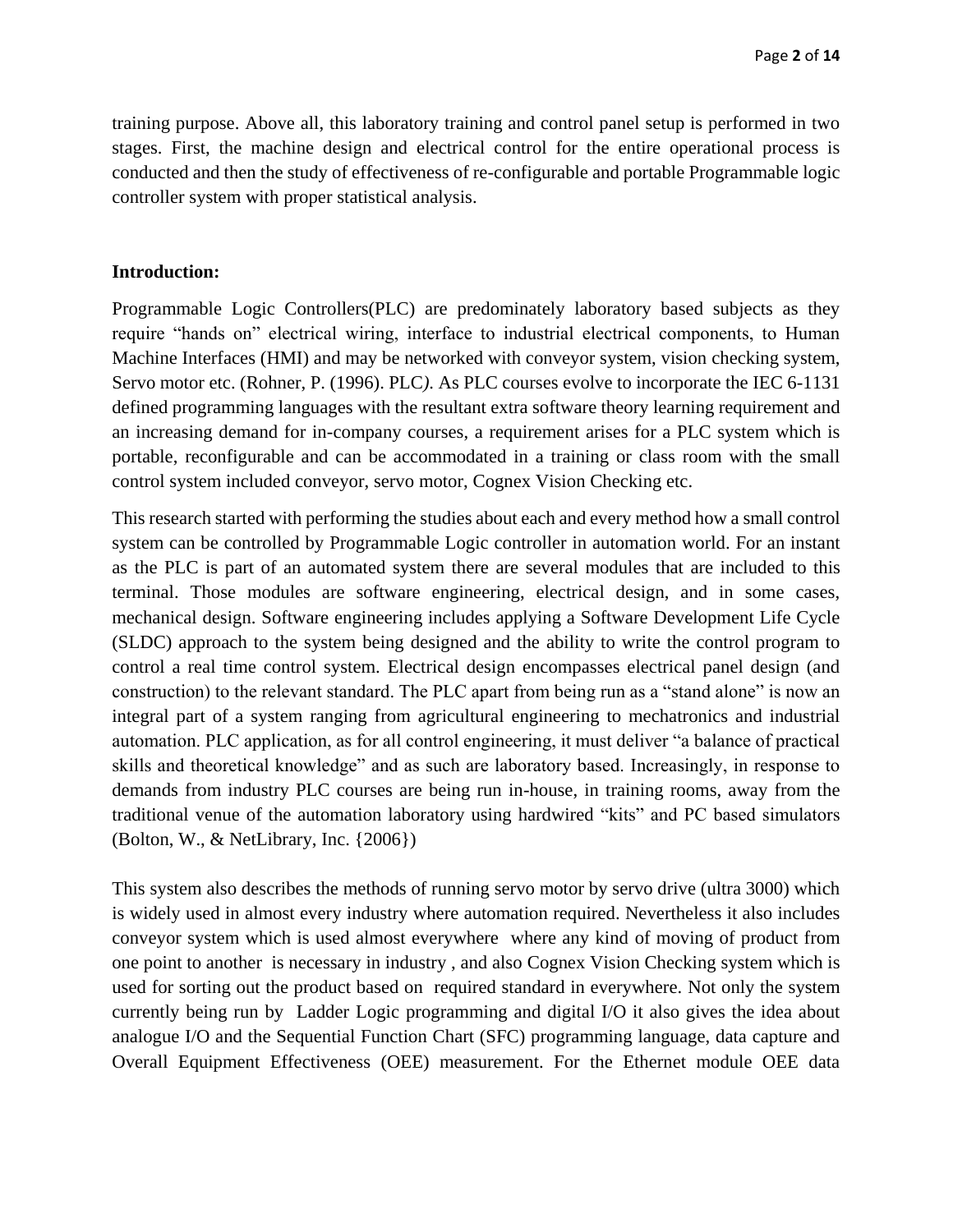collected by the PLC networked and presented on remote PCs as part of a Management Information System (MIS).

#### **Purpose of Study:**

The main reason for this study is that for many years, industrial processes were not directly monitored. The input and output were not given keen attention, which resulted into wastage (Jha, 2008). Also, the operations of machines in an industry were not well monitored. There was need for a system that can continuously monitor the input and output of machines. As a result, the research to design and fabricate a programmable logic controller was started (Bolton, 2006). This system will help monitor elements such as safety, fire, smoke, radiation emission among others. The best method to be used in this kind of research is the casual study. This is because the investigation is done in an industry where one does not necessarily have to attend classes.

Some of the data that was collected within the industry when the machines were investigated are as shown in the table below.

| Factors investigated           | Data collected before the        | Data collected after the     |
|--------------------------------|----------------------------------|------------------------------|
|                                | installation of the PLC into the | installation of the PLC into |
|                                | machines                         | the machines                 |
| The intensity of smoke         | 70 %                             | 35 %                         |
| emission                       |                                  |                              |
|                                |                                  |                              |
| Number of accidents monthly    | 25                               | 9                            |
| Emission rate in the industry  | 90 %                             | 45%                          |
| Fire outbreaks in the industry | 11                               | 3                            |

### **Table: 1(a) Comparison of industrial operation before and after PLC installation**

Another purpose is that the study must help come up with a better design for the programmable logic controller. The new design must be more developed compared to the previous versions. PLC training module must always be able to perform a project or task correctly. This is possible because the PLC is equipped with a conveyor belt, robot arm and wired to a controller (Bolton, 2009).

PLC is used in the communication and technology industry hence making those industries very essential for research. The device is applied in the communication industry to monitor various elements making communication easier. Also, the PLC has become an important element of automation engineering especially where machines are involved. This qualifies the manufacturing and production industries this research. Improvements made on the logic controller are the key, as they help it integrate safety engineering, communication and technology (Jha, 2008).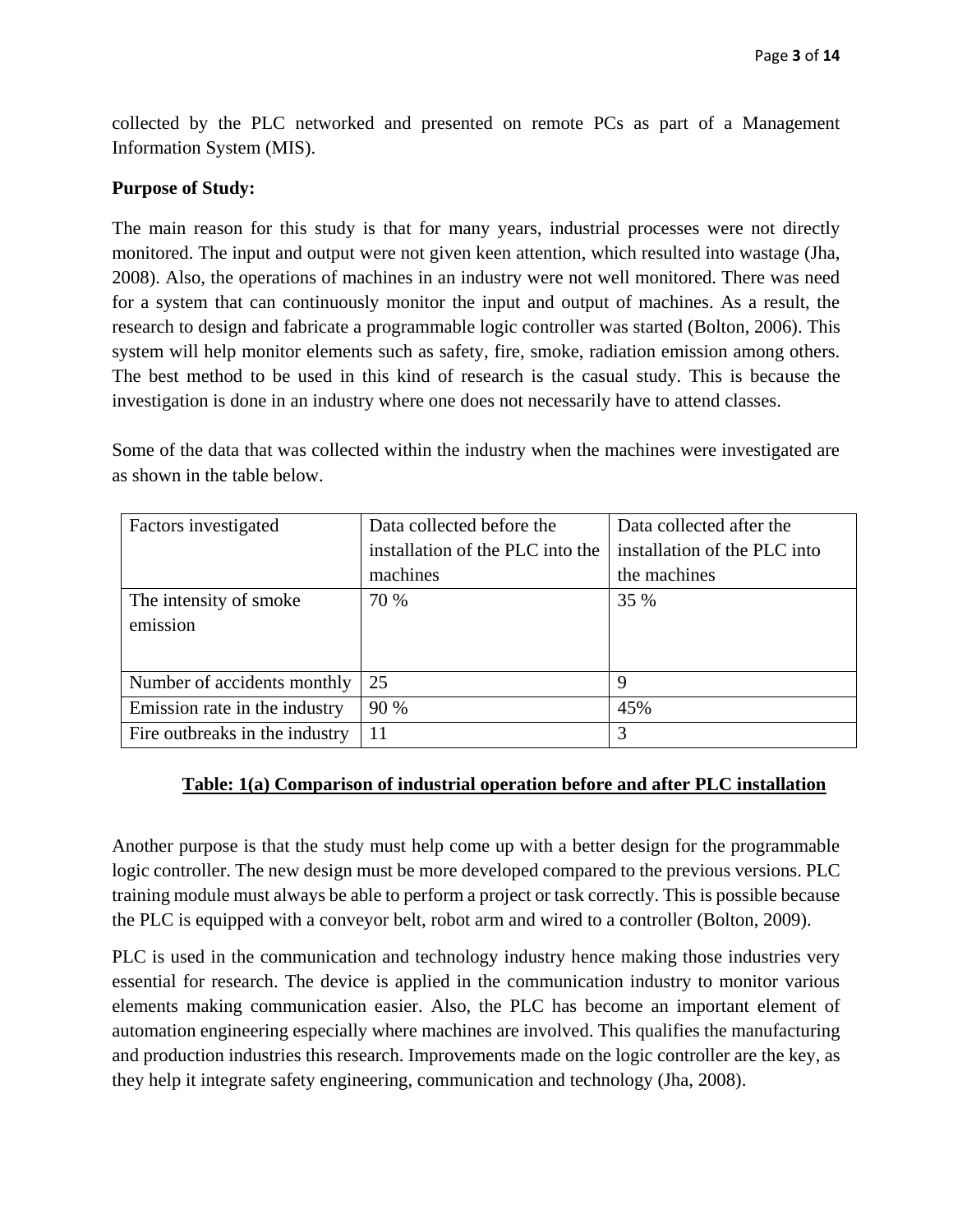| Data type                     | Before installation of the PLC | After installation of the |
|-------------------------------|--------------------------------|---------------------------|
|                               |                                | <b>PLC</b>                |
| Number of workers             | 125                            | 130                       |
| Number of accidents           | 30                             | 15                        |
| Number of victims to injuries | 20                             | 10                        |
| every month                   |                                |                           |
|                               |                                |                           |
| Number of incidents of        | 7                              | $\overline{4}$            |
| firebreak outs every month    |                                |                           |
| Numbers of machines that      | 100                            | 60                        |
| breakdown every month         |                                |                           |
| The intensity of the smoke    | 65%                            | 40%                       |
| The rate of emission of smoke | 2.84                           | 1.24                      |
| The rate of output to input   | 70%                            | 90%                       |
| The percentage of material    | 60%                            | 25%                       |
| wastage                       |                                |                           |
| The volume of production      | 78914 items                    | 107524 items              |
| every month                   |                                |                           |
| The possibility of worker     | 70%                            | 32%                       |
| absence                       |                                |                           |

Research can be shown based on data providing below between before installing PLC. and after installation.

# **Table: 1(b) Comparison of Industrial Operation Before and After PLC Installation**

### **Sources of Data**

There are three sources that were employed in this research. Since the research data was collected from industries, the sources were primary and secondary. However, it is important to note that since this was an academic research paper, it majored in the primary source for the purpose of getting firsthand [information (Kahn, MacQueen & Plotkin, 1984). Some of the examples of the primary sources employed by the research in the design and fabrication of the PLC included;

- Business letters that were wrote by the experts in the field of design and fabrication in the industries where research happened
- Business diaries and journals kept by the industries also helped in data collection
- Also, the engineering drawings, sketches, photographs & paintings among others
- The research concentrated on banners, advertisements and posters
- The company's news footage e.g. the videotapes, newsreels and audiotapes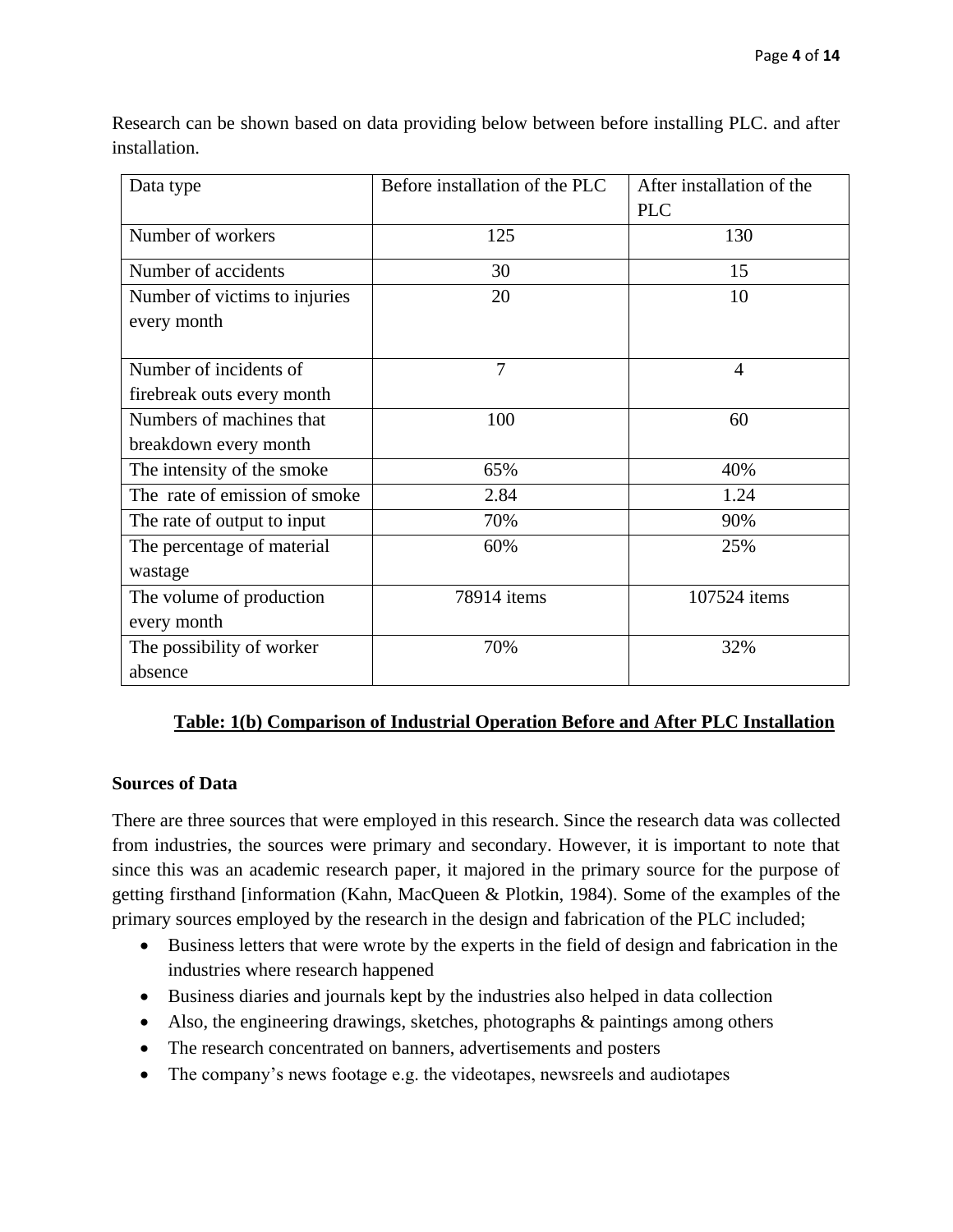## **Component Description:**

Programmable logic controller (PLC) is an industrial computer system that monitors continuously the state of a machines input devices and decides upon a program to control the output device. For many years, PLC's have been widely used in a variety of applications which are the most important control elements of several subsystems requiring moderately slow data monitoring. These are personal safety, the radiation control, smoke, and fire alarm. PLC's are very crucial for monitoring and controlling a process. There are inputs and outputs which can be categorized into two types, which are logical and continuous. The input terminals in the PLC helps in interpreting high or low logical states from switches and sensors whereas the output terminals help in signaling power lights, contactors, small motors, solenoids and other devices. As they are industrial computers, their input and output signals are typically 120volts AC, similar to electromechanical control which they are designed to replace. The PLC module for training gives those students pursuing mechanical engineering more knowledge in mechatronics.

### **Servo Motor Motion Control:**

Integration of PLC with a servo motor is quite easy. All that is required is that you have right settings, build right wiring and an accurate program. Right wiring is a key, particularly when you purchase the servo engine control with a driver.

**Correct Wiring**: Output the servo RUN signal to the motor and reset signal to any alarm. You need feedback from the AC servo motor encoder for the input to the PLC from the servo driver. Tapping into the PLC pulse output complete signal from servo driver is also another option.

**Writing of the Program**: You can control a servo motor using ladder logic to give an effective and continuos supply of pulses in which the pulse can stop when the program instructs it to stop.

# **Servo Motor Control Using PLC**

There is linear servo system and motion control system where each is unique from the other. Linear servo system supplies pulse into the motor drive then the drive gives power through the PWM to the AC servo motor. Feedback is in return given by encoder to the driver and driver does the error counter. Motion control system supplies pulse to the motion control unit, which gives analog input 0-10v to motor, driver. The motor driver gives power through PWM to the AC servo motor. Feedback is in return given by the encoder to the driver and driver gives error notification to the motion control unit to conduct the error counting (Rohner, P. 1996).

### **How Servo Motor Works**

They are specifically designed to be used in control applications and in robots. They are also used for specific position and speed control consisting of a suitable motor, position sensor, and sophisticated controller. DC servo motor and AC servomotor are the categories of the servo motor.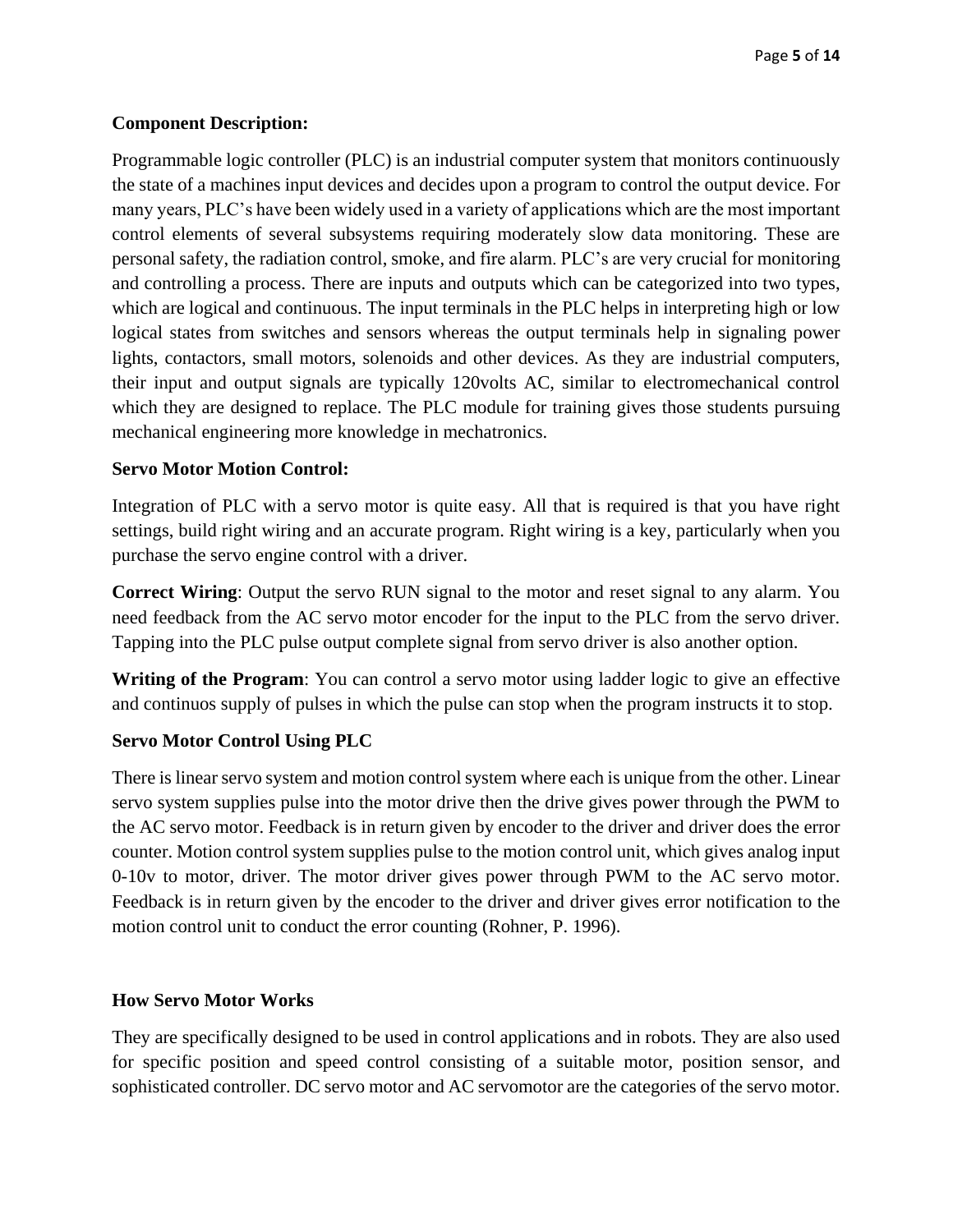A servomechanism is a closed loop system, consisting of controlled device, output sensor, controller, and feedback system. Its' application is most probable when position and speed are controlled.



# **Figure: 1 Servo Motor Working Principle**

Servo motors are used to control speed and position where the mechanical position of the shaft can be detected by use of potentiometer coupled to a motor shaft through gears. The current position of the shaft is then converted into electrical signal and compared with command input signal. Modern servo motors use electronic encoders or sensors to sense the position of the shaft. Based on the required position of the shaft, the command input is given.

If the feedback signal is different from the given input, an error signal is generated. The error is applied as the input to the motor which leads to rotation of the motor. When the shaft is at the required position, error signal becomes zero making the motor stay standstill holding the position.

### **Design And Assembly of Trainer Panel**:

This trainer Panel is designed in mainly three steps

- 1. Mechanical Design of the trainer
- 2. Electrical Schemtic for wirning the component
- 3. Devlop the ladder Logic for the controller

### **1.Mechanical Design**:

In this project the mechanical frame is built using the AutoCAD® software and SOLIDWORKS. This is the very first step of building this trainer Panel. To design the trainer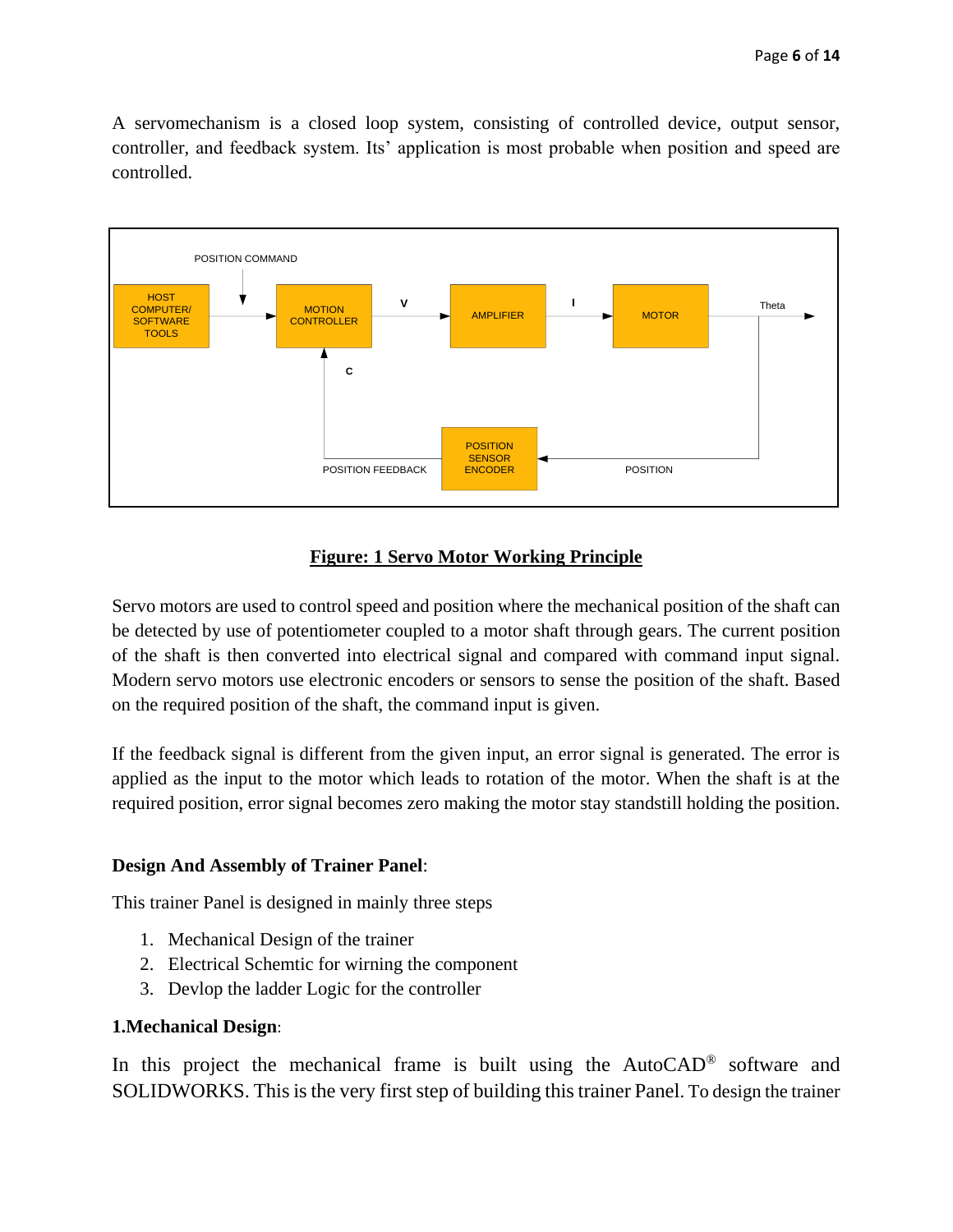Panel Components were pre-selected, which gave the idea how it has to be built in a way that the entire component can be place in it in a systematic way, and also keeping in mind that future expansion of component is possible if needed.



**Figure 2: 3D Design (Preliminary) of the Trainer Panel.**

For this trainer panel, a well-designed cubic structure was built with keyboard and monitor mounting hardware for the trainer computer. The first 3D design of the panel was helpful to divide the space into 6 equal sub-panels and layout the component. The bottom most row consisting of two sub-panels were fixed to mount 2 Allen-Bradley MPL series Servo motors.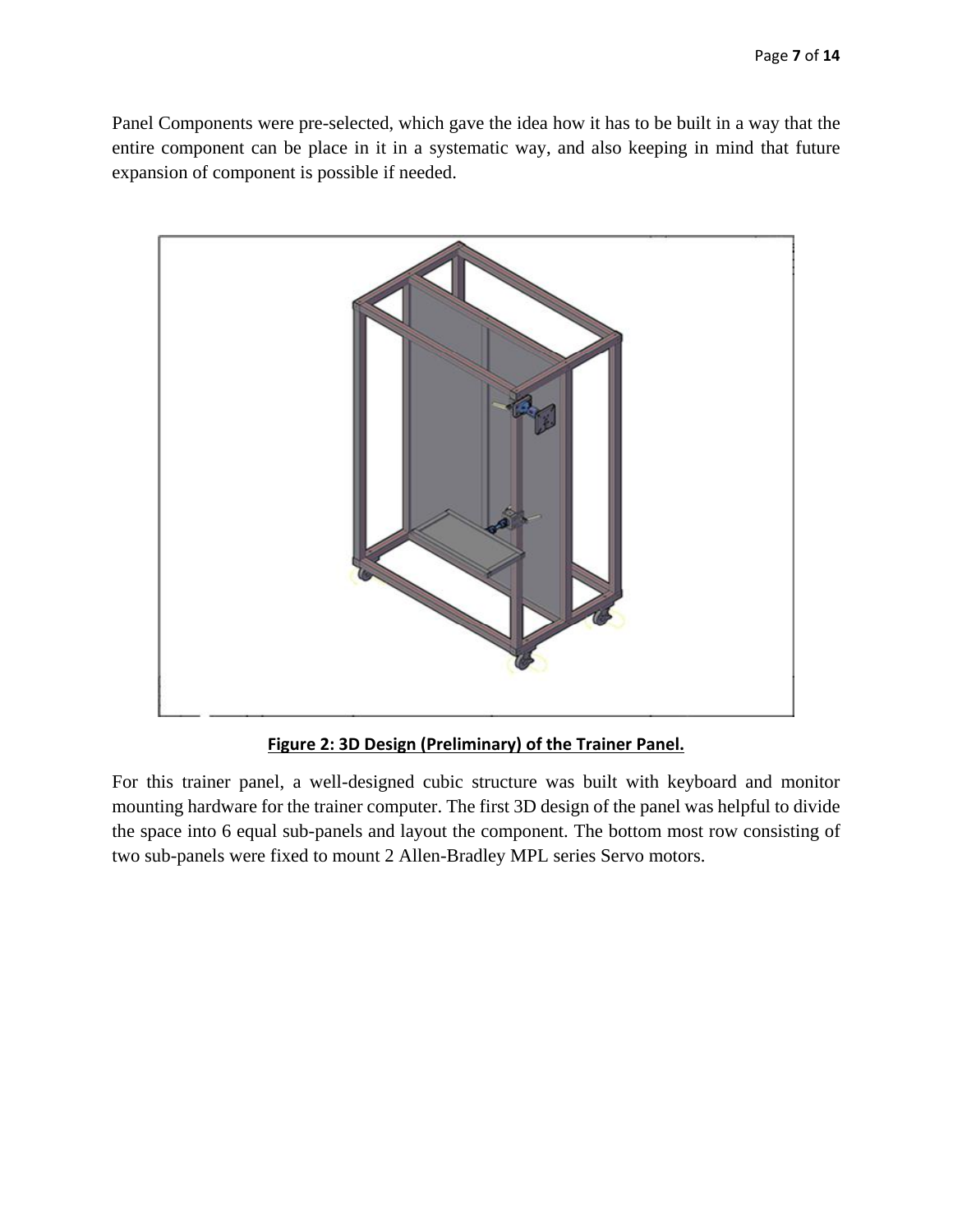

**Table 1: Finalized Drawing of Different View of the Trainer Panel**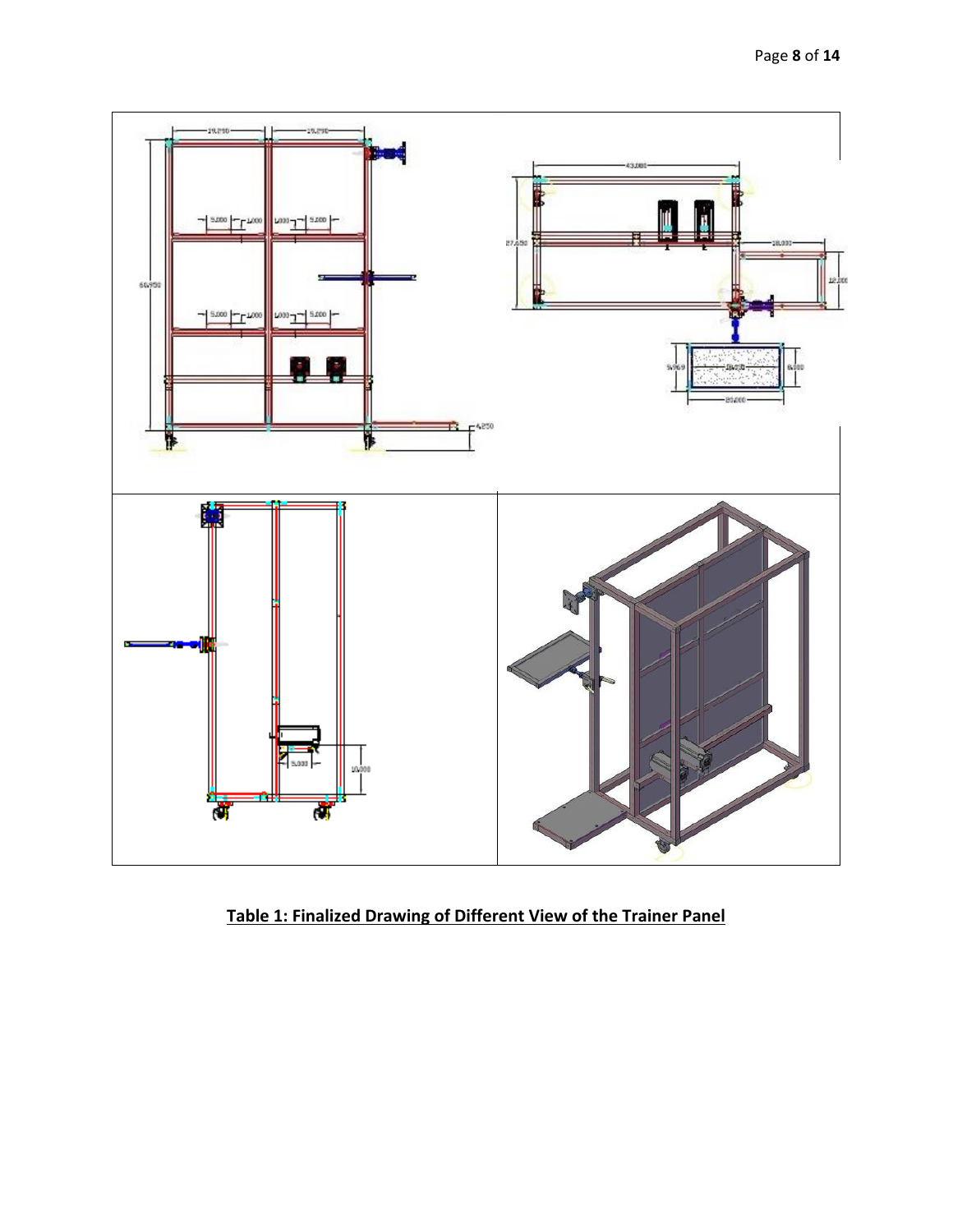

**Figure 3: Real time PLC Laboratory Trainer Panel**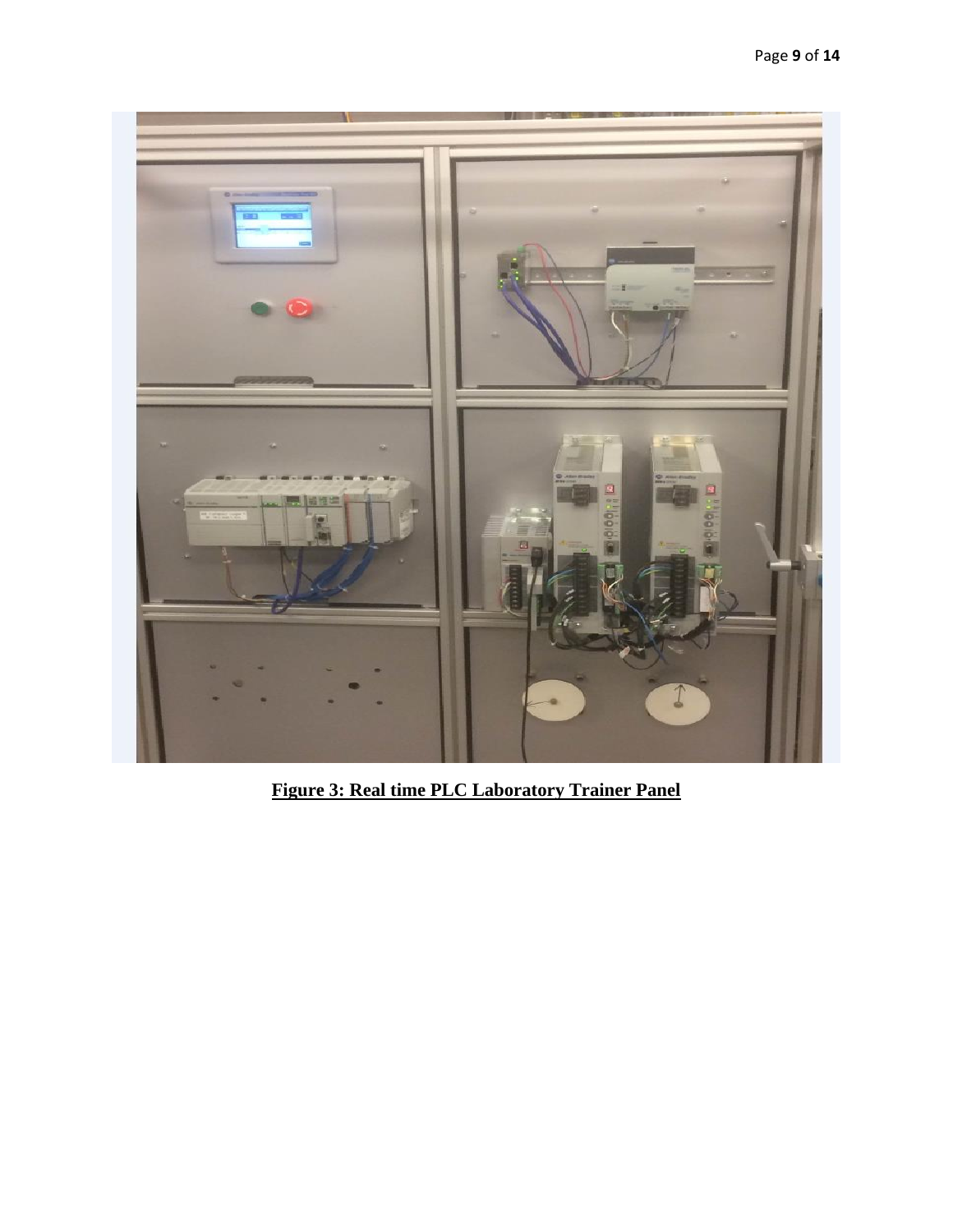| PLC and I/O Modules                  | <b>Parts No</b>     |  |
|--------------------------------------|---------------------|--|
| <b>Compact Logix PWR</b>             | 1768-PA-3/A         |  |
| <b>Ethernet Module</b>               | 1768-ENBT/A         |  |
| Sercos Interface                     | 1768-M04se/A        |  |
| Compact Logix L43                    | 1768-L43/A          |  |
| Isolated Relay out 8pt.              | 1769-OW81/B/3       |  |
| Sink/Source Input 16pt.              | 1769-IQ16/A/2       |  |
| End cap                              | 1769-ECR            |  |
| PowerFlex 4                          | cat no 22A-B2P3N104 |  |
| <b>Servo Drive</b>                   |                     |  |
| Line Interface Module                | 2094-AL50S          |  |
| Ultra 3000 servo drive               | 2098-DSD030-SE      |  |
| Ultra 3000 servo drive               | 2098-DSD030-SE      |  |
| Line Filter                          | 2090-XXLF-X330B     |  |
| <b>IAM</b>                           | 2094-AC16-M03-S     |  |
| AM1                                  | 2094-AM03-S         |  |
| AM <sub>2</sub>                      | 2094-AM03-S         |  |
| AM3                                  | 2094-AM03-S         |  |
| <b>Motor Cable</b>                   |                     |  |
| <b>Motor Feedback Cable</b>          |                     |  |
| Feedback connector                   |                     |  |
| <b>Servo Motor</b>                   |                     |  |
| MPL series servo Motor               | MPL-430P-MJ24AA     |  |
| <b>Eye Vision Checking System</b>    |                     |  |
| <b>Cognex Vision checking System</b> | 5100C               |  |
| <b>HMI</b>                           |                     |  |
| Panel view 1000 plus                 |                     |  |

Some of the important panel components can be known from the table below:

# **Table 2 List of Components for Trainer Panel**

## **2. Electrical Layout**

After the Mechanical design it is needed to identify the I/O of the components which are mounted on the panel. The next step was to make electrical panel layout and wiring diagram of the electrical wiring. Depending on the I/O of the component the wiring diagram of the machine has been changed. Here is the main power diagram of electrical Layout for the trainer Panel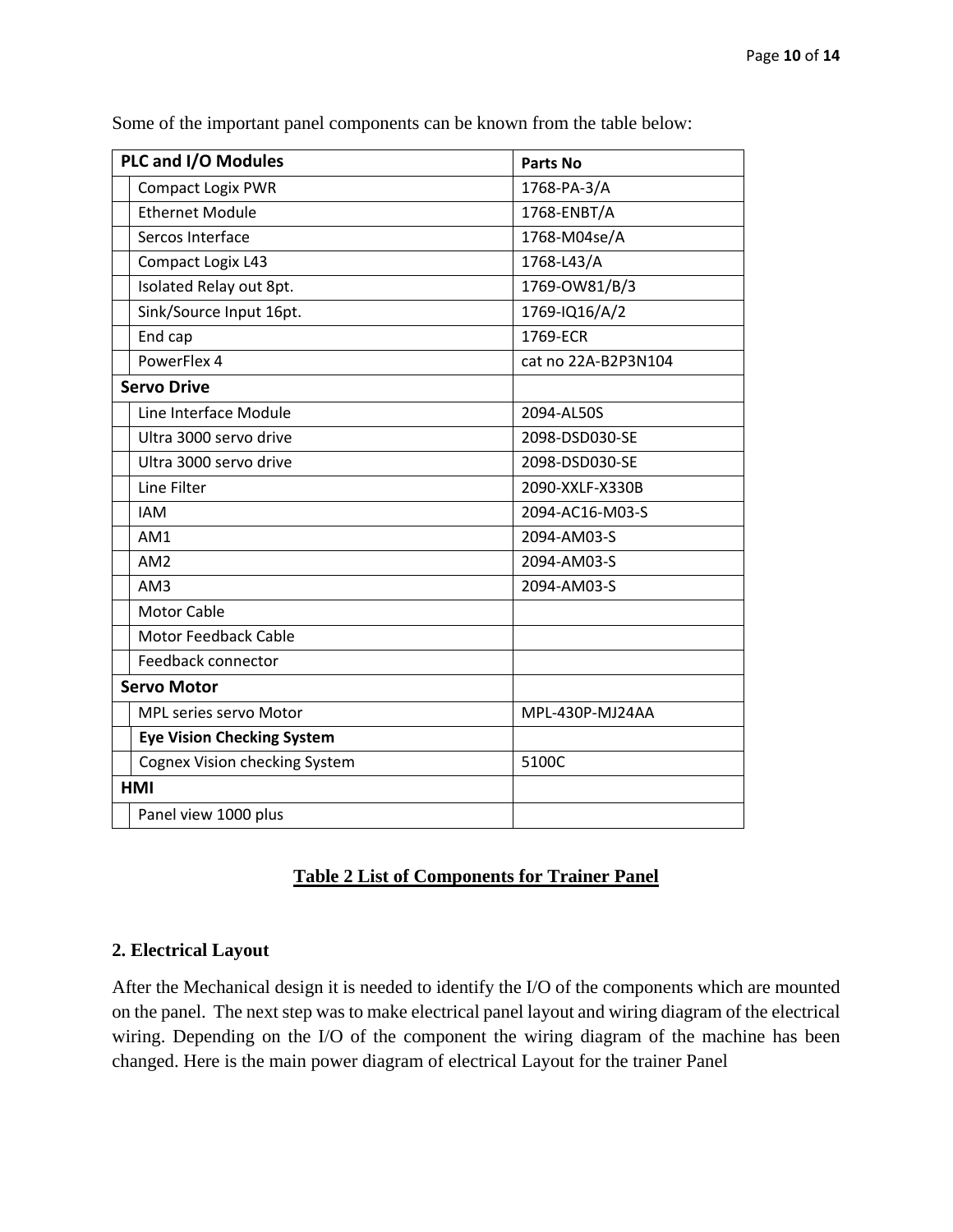

**Fig 4: Main Power Diagram of Ultra 3000 Servo Drive in The Trainer Panel**

#### **4. Ladder Logic**

After completing the electrical wiring the Ladder logic of PLC has been designed. Using the RSLogix™ 5000.It is quite hard to beat the simplicity and usefulness of ladder diagram programming when it is used to replace timers, counters and relays. It is, therefore, a graphical programming technique that came from electrical circuit diagrams. The logic in ladder diagrams flows from left to right where the diagram can be divided into subdivisions called rungs. With an input of instructions, which lead to single output instruction are every rung containing function block instructions which are complicated. In other words, the programming method is vertical which means that the user can visualize what the program does. The vertical line on the left stands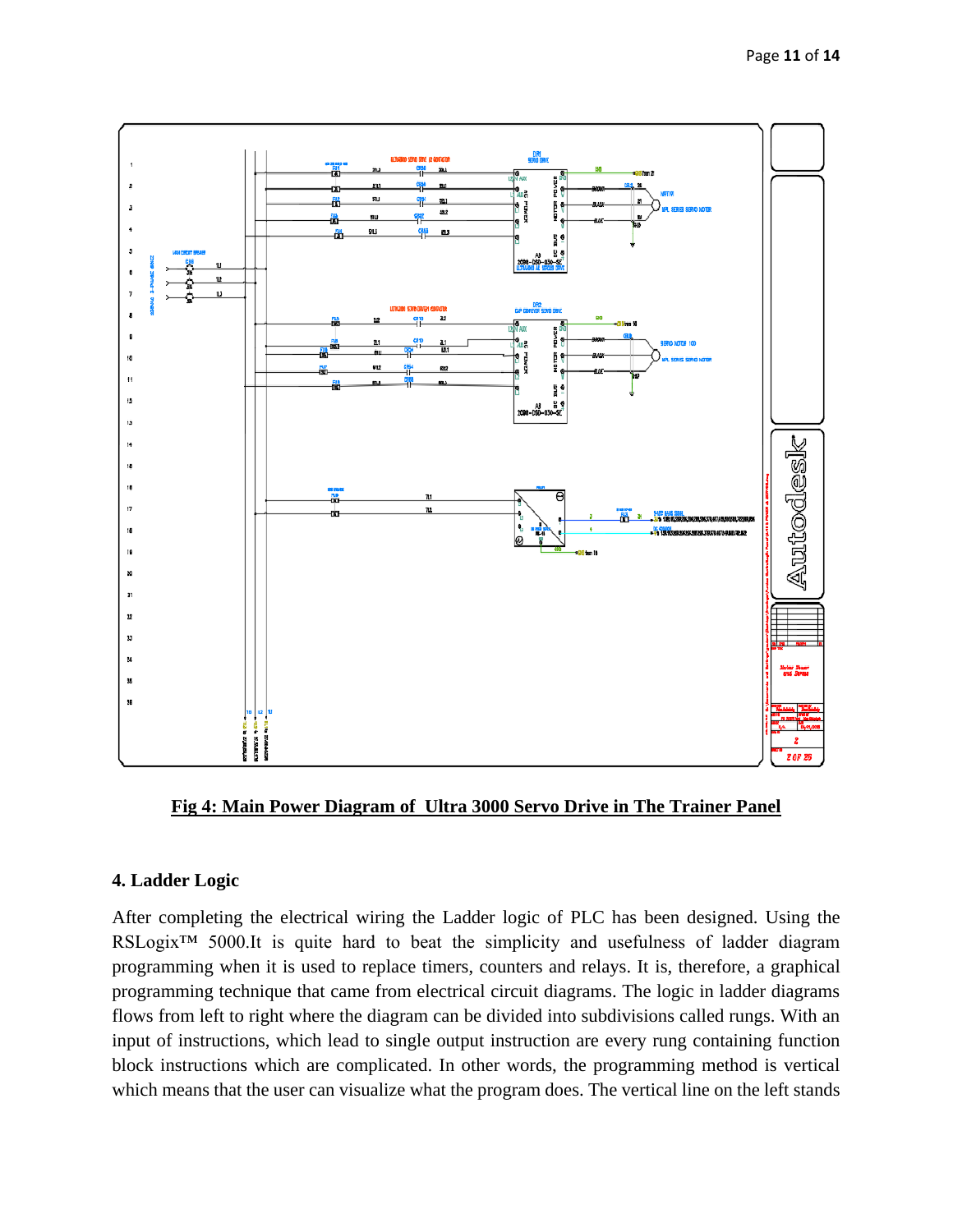on the positive side of the power source while the vertical line on the right side represents the negative side of the power source. If at any case the two lines that are vertical are connected, there is a closed circuit. Rohner, P. (1996).



**Figure 5: Ladder Diagram from RSLogix™ 5000**

#### **Discussion of Results:**

This research outcome gives many opportunity to the people who are interested in Automation industries, Graduate students can do a lot of research work regarding control systems and there process of operation. Technicians can also get exposure about the trending technology in the field of the Control Engineering. This also provides Undergraduate students a strong motivation to pursue their carrier in Automation sector.

#### **Summary**

PLC training module which is equipped with a robot arm, conveyor belt and wired to a controller can be able to perform a task or a project excellently. PLC has made the mode of communication and technology easier as it has its' application areas which to be covered here. PLC has become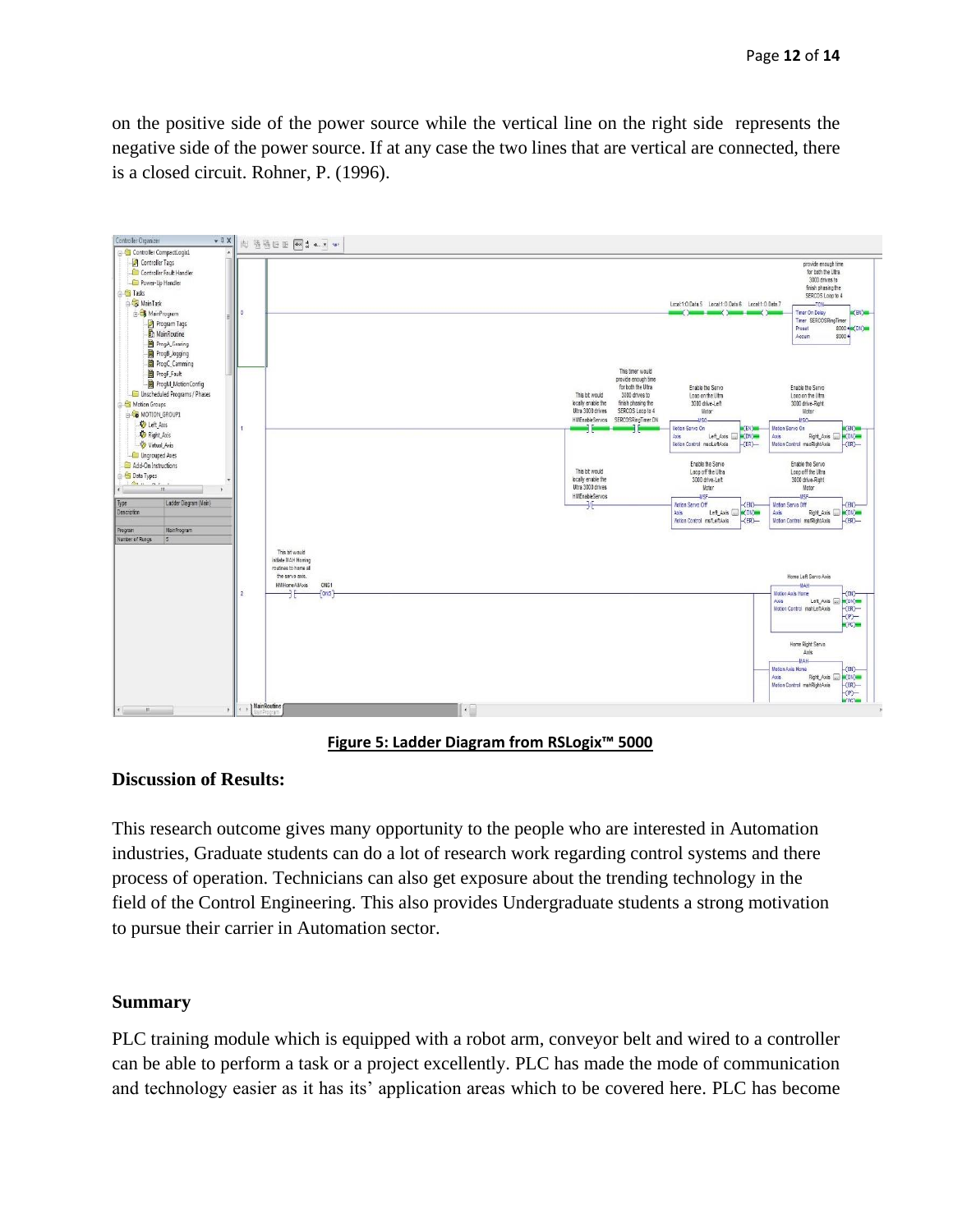an important element of automation engineering as it integrates safety engineering, technology, and communication. This trainer Panel can help student to learn about the configuration of servo motor, ladder logic Programming, configuration OF Vision checking system etc. more importantly student can get the idea of the real time control system which will be helpful for their future career. This PLC Laboratory setup replicas the industrial environment that will help the system of education to reduce the transition gap across the theoretical knowledge provided and to the industrial Equipment. By including the process of Design, assembly and Programming in the Laboratory Experiments and getting Hands on with the setup will result in an exposure where the student can involve in the process of PLC Design for the requirements by including this into the curriculum. This training module can act as a platform to the students so as to have their ladder logic downloaded into the PLC and observe the operation of the servo motors, conveyors and integrate the sensors to their logic. The data given about the comparison of Industrial Operation before and after PLC installation will show how the expertise in this technology will help the industries in a way to have an economical production. So by having the students knowledgeable enough in this field will reflect in the results much better than to present days.